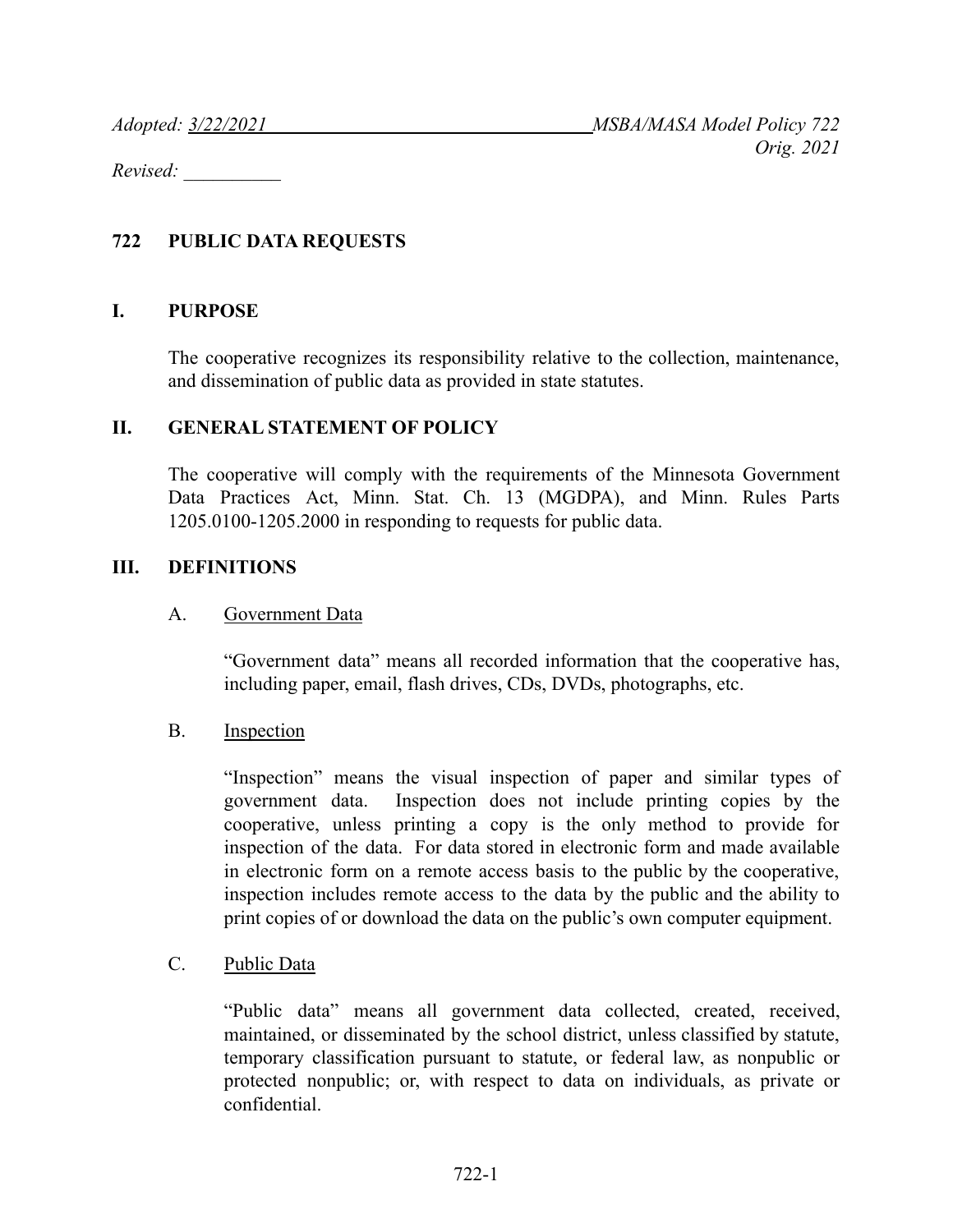# D. Responsible Authority

"Responsible authority" means the individual designated by the cooperative board as the individual responsible for the collection, use, and dissemination of any set of data on individuals, government data, or summary data, unless otherwise provided by state law. Until an individual is designated by the cooperative board, the responsible authority is the executive director.

# E. Summary Data

"Summary data" means statistical records and reports derived from data on individuals but in which individuals are not identified and from which neither their identities nor any other characteristic that could uniquely identify an individual is ascertainable.

# **IV. REQUESTS FOR PUBLIC DATA**

- A. All requests for public data must be made in writing directed to the responsible authority.
	- 1. A request for public data must include the following information:
		- a. Date the request is made;
		- b. A clear description of the data requested;
		- c. Identification of the form in which the data is to be provided (e.g., inspection, copying, both inspection and copying, etc.); and
		- d. Method to contact the requestor (such as phone number, address, or email address).
	- 2. A requestor is not required to explain the reason for the data request.
	- 3. The identity of the requestor is public, if provided, but cannot be required by the government entity.
	- 4. The responsible authority may seek clarification from the requestor if the request is not clear before providing a response to the data request.
- B. The responsible authority will respond to a data request at reasonable times and places as follows: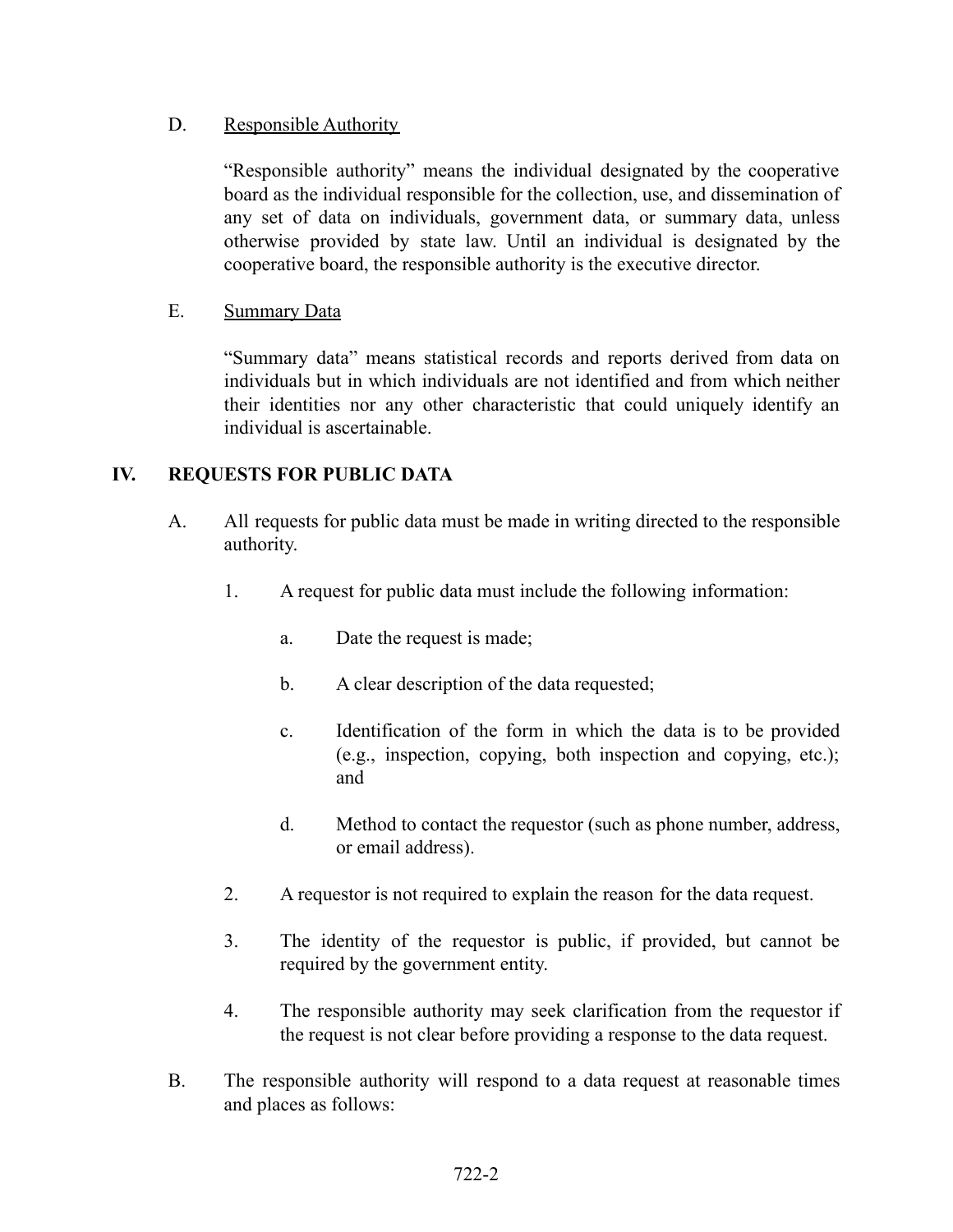- 1. The responsible authority will notify the requestor in writing as follows:
	- a. The requested data does not exist; or
	- b. The requested data does exist but either all or a portion of the data is not accessible to the requestor; or
		- (1) If the responsible authority determines that the requested data is classified so that access to the requestor is denied, the responsible authority will inform the requestor of the determination in writing, as soon thereafter as possible, and shall cite the specific statutory section, temporary classification, or specific provision of federal law on which the determination is based.
		- (2) Upon the request of a requestor who is denied access to data, the responsible authority shall certify in writing that the request has been denied and cite the specific statutory section, temporary classification, or specific provision of federal law upon which the denial was based.
	- c. The requested data does exist and provide arrangements for inspection of the data, identify when the data will be available for pick-up, or indicate that the data will be sent by mail. If the requestor does not appear at the time and place established for inspection of the data or the data is not picked up within ten (10) business days after the requestor is notified, the school district will conclude that the data is no longer wanted and will consider the request closed.
- 2. The cooperative's response time may be affected by the size and complexity of the particular request, including necessary redactions of the data, and also by the number of requests made within a particular period of time.
- 3. The cooperative will provide an explanation of technical terminology, abbreviations, or acronyms contained in the responsive data on request.
- 4. The cooperative is not required by the MGDPA to create or collect new data in response to a data request, or to provide responsive data in a specific form or arrangement if the cooperative does not keep the data in that form or arrangement.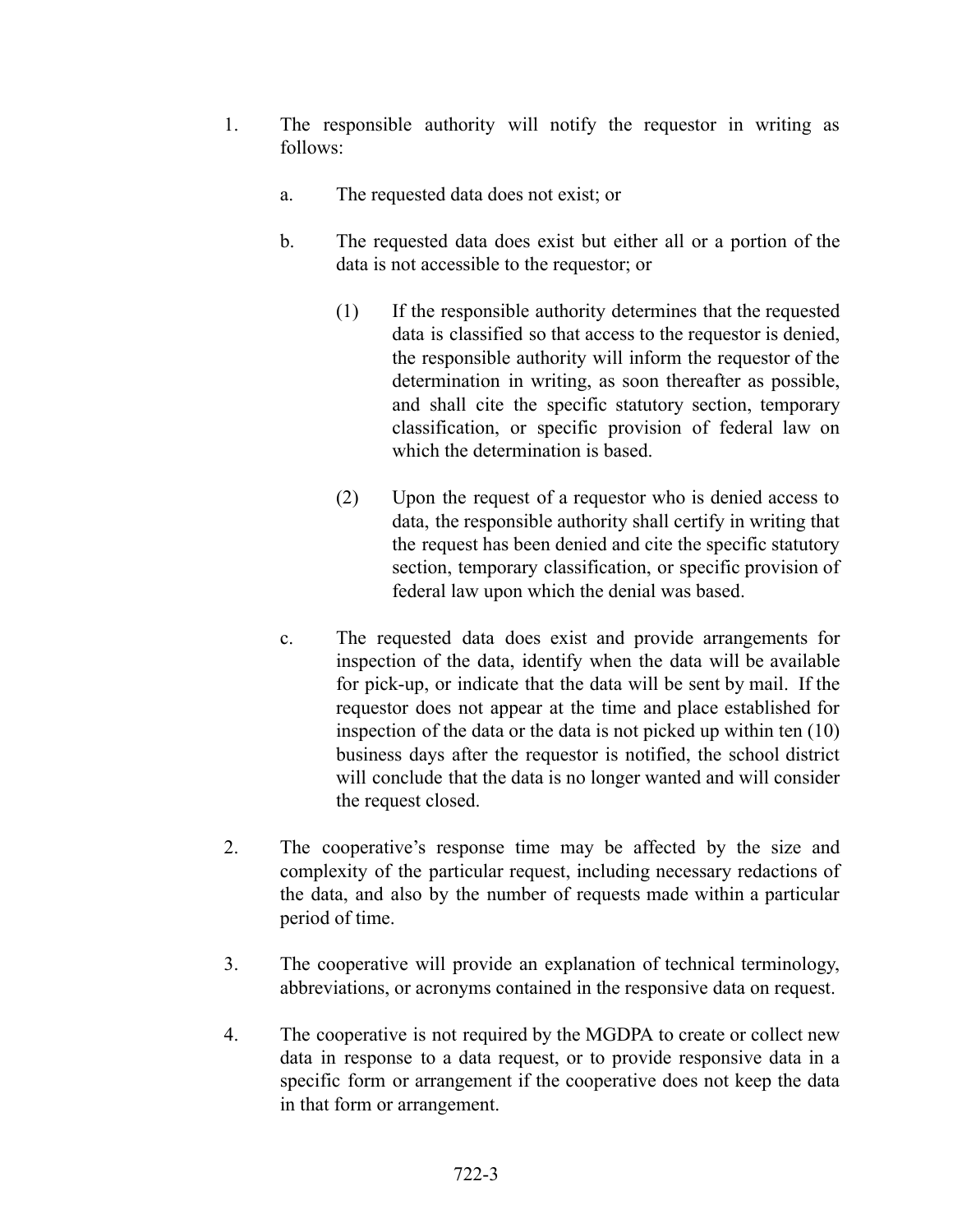5. The cooperative is not required to respond to questions that are not about a particular data request or requests for data in general.

# **V. REQUEST FOR SUMMARY DATA**

- A. A request for the preparation of summary data shall be made in writing directed to the responsible authority.
	- 1. A request for the preparation of summary data must include the following information:
		- a. Date the request is made;
		- b. A clear description of the data requested;
		- c. Identify the form in which the data is to be provided (e.g., inspection, copying, both inspection and copying, etc.); and
		- d. Method to contact requestor (phone number, address, or email address).
- B. The responsible authority will respond within ten (10) business days of the receipt of a request to prepare summary data and inform the requestor of the following:
	- 1. The estimated costs of preparing the summary data, if any; and
	- 2. The summary data requested; or
	- 3. A written statement describing a time schedule for preparing the requested summary data, including reasons for any time delays; or
	- 4. A written statement describing the reasons why the responsible authority has determined that the requestor's access would compromise the private or confidential data.
- C. The cooperative may require the requestor to pre-pay all or a portion of the cost of creating the summary data before the cooperative begins to prepare the summary data.

# **VI. COSTS**

A. Public Data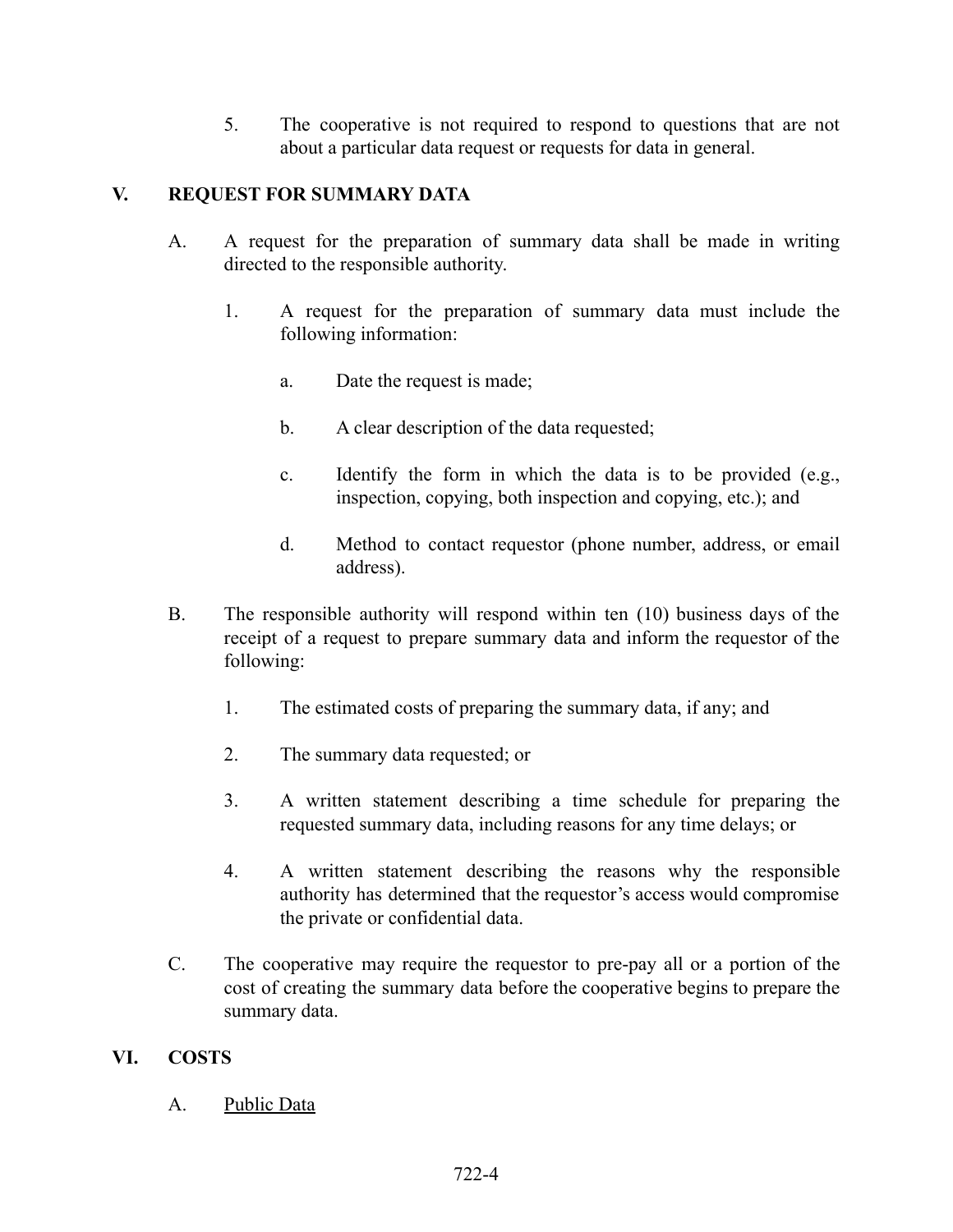- 1. The cooperative will charge for copies provided as follows:
	- a. 100 or fewer pages of black and white, letter or legal sized paper copies will be charged at 25 cents for a one-sided copy or 50 cents for a two-sided copy.
	- b. More than 100 pages or copies on other materials are charged based upon the actual cost of searching for and retrieving the data and making the copies or electronically sending the data, unless the cost is specifically set by statute or rule.
		- (1) The actual cost of making copies includes employee time, the cost of the materials onto which the data is copied (paper, CD, DVD, etc.), and mailing costs (if any).
		- (2) Also, if the cooperative does not have the capacity to make the copies, e.g., photographs, the actual cost paid by the cooperative to an outside vendor will be charged.
- 2. All charges must be paid for in cash in advance of receiving the copies.
- B. Summary Data
	- 1. Any costs incurred in the preparation of summary data shall be paid by the requestor prior to preparing or supplying the summary data.
	- 2. The cooperative may assess costs associated with the preparation of summary data as follows:
		- a. The cost of materials, including paper, the cost of the labor required to prepare the copies, any schedule of standard copying charges established by the cooperative, any special costs necessary to produce such copies from a machine-based record-keeping system, including computers and microfilm systems;
		- b. The cooperative may consider the reasonable value of the summary data prepared and, where appropriate, reduce the costs assessed to the requestor.

### **Data Practices Contacts**